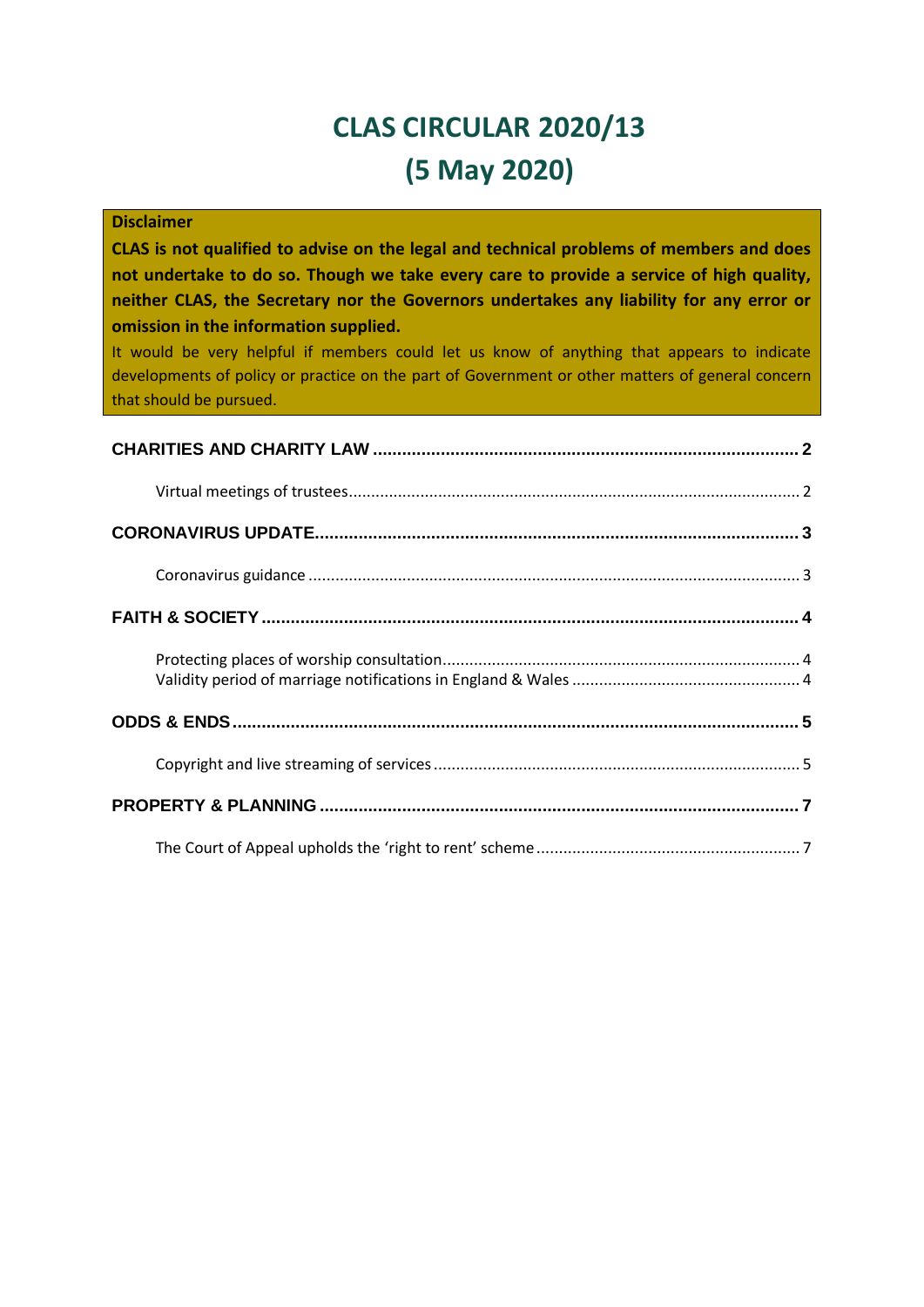### <span id="page-1-0"></span>**CHARITIES AND CHARITY LAW**

#### <span id="page-1-1"></span>**Virtual meetings of trustees**

**For information** 

In a helpful article in *Lexology*, *[Covid-19 and charities: key questions and answers](https://www.lexology.com/library/detail.aspx?g=b0e18006-a217-4434-a2cb-63fe0cc8846f&utm_source=Lexology+Daily+Newsfeed&utm_medium=HTML+email+-+Body+-+General+section&utm_campaign=Lexology+subscriber+daily+feed&utm_content=Lexology+Daily+Newsfeed+2020-04-23&utm_term=)*, Jonathan Conder, Nicholas Harries and Emma Cox of Macfarlanes LLP address a range of difficult issues, one of which is virtual meetings – on which they say this:

'Holding physical meetings such as AGMs, board meetings and trustees' meetings is likely to be difficult under the current circumstances. Unless the charity's governing documents expressly prohibit virtual meetings, it is generally accepted that meetings held via video link are valid, so long as the participants can all see and hear each other.

Normally, unless the governing document specifically permits the use of a telephone-only meeting, a meeting conducted via telephone may not be validly held since the participants cannot see each other. However, the [Charity] Commission has indicated that it will take a more relaxed approach to telephone meetings under the circumstances, so long as any decisions made at the meeting are recorded. Nevertheless, meetings should be conducted via video wherever possible.

Where a meeting is to be held remotely, the usual requirements regarding giving notice of the meeting and circulating minutes should be complied with.

Charities might also consider alternatives to holding meetings, for instance by approving decisions through unanimous written resolutions where the governing documents allow this. There is also case law to suggest that a simple majority of trustees of an unincorporated charity may bind the minority, but the safest course of action would be to seek unanimous approval'.

In addition, if holding a meeting online or by telephone, it would be in accordance with good practice to minute that fact.

[Source: *Lexology*, 9 April]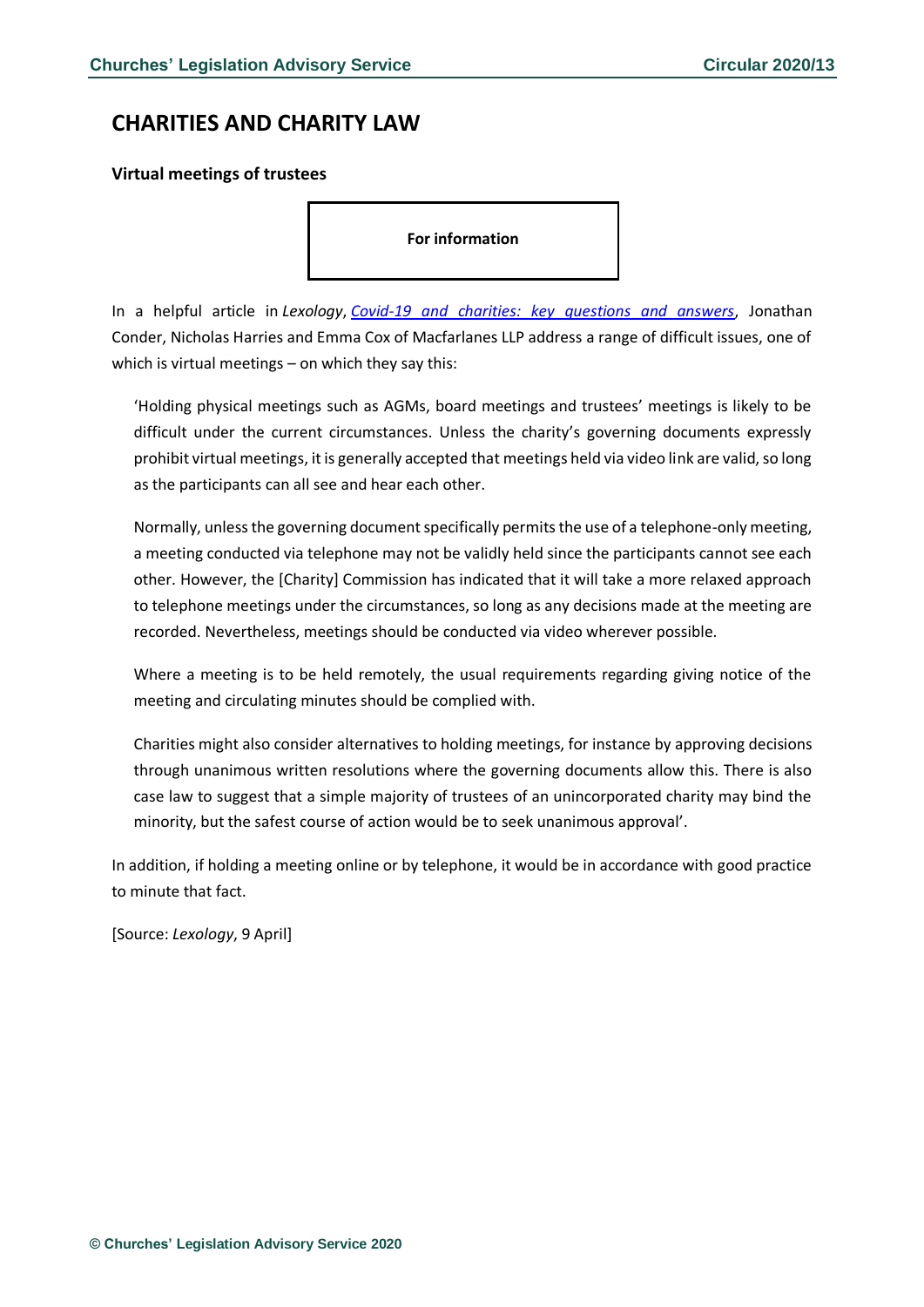# <span id="page-2-0"></span>**CORONAVIRUS UPDATE**

### <span id="page-2-1"></span>**Coronavirus guidance**

**For information** 

The Historic Religious Buildings Alliance has [collated](http://www.hrballiance.org.uk/coronavirus/) numerous guidance notes from external bodies in relation to the coronavirus pandemic. It also notes consultations and calls for evidence.

[Source: Historic Religious Buildings Alliance, 1 May]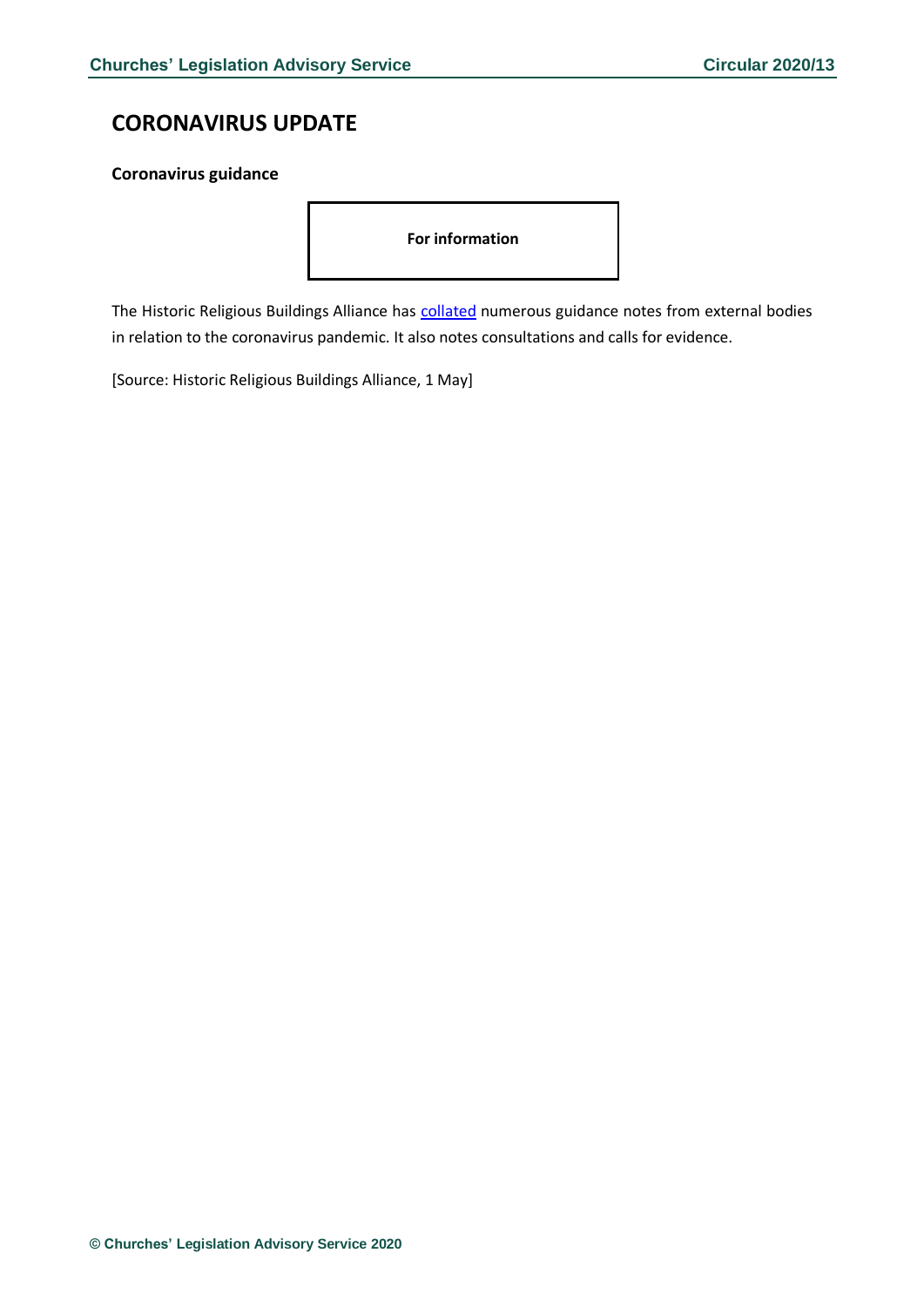# <span id="page-3-0"></span>**FAITH & SOCIETY**

### <span id="page-3-1"></span>**Protecting places of worship consultation**

**For information and possibly for action**

The Home Office's consultation on [protecting places of worship](https://www.gov.uk/government/consultations/protecting-places-of-worship-consultation?utm_source=75194a20-457e-4232-9564-e93144900463&utm_medium=email&utm_campaign=govuk-notifications&utm_content=daily) has been extended until **28 June** due to the coronavirus pandemic. The consultation will consider what steps should be taken to provide greater protection from hate crime for places of worship in England and Wales.

We have not submitted a corporate response from CLAS because many of the questions ask for personal reactions and anecdotal evidence – which we are not in a position to provide.

[Source: Home Office, 29 April]

### <span id="page-3-2"></span>**Validity period of marriage notifications in England & Wales**

**For information**

The Government has [stated](https://www.parliament.uk/business/publications/written-questions-answers-statements/written-question/Commons/2020-04-20/37869/) that it is considering the effect that COVID-19 has on the validity period of notices of marriage in England & Wales. In response to a question in Parliament, Alex Chalk MP stated that:

'The Government acknowledges the significant upheaval that Covid-19 is causing for couples who were looking to marry at this time. The requirement to solemnize a marriage within twelve months of giving notice to marry is set out in primary legislation and would require primary legislation to amend.

'We are exploring what changes might be possible in relation to marriages at this time, and in line with Public Health England guidance on social distancing.'

We have also been in correspondence on the matter with the General Register Office.

[Source: Commons *Hansard*, 27 April]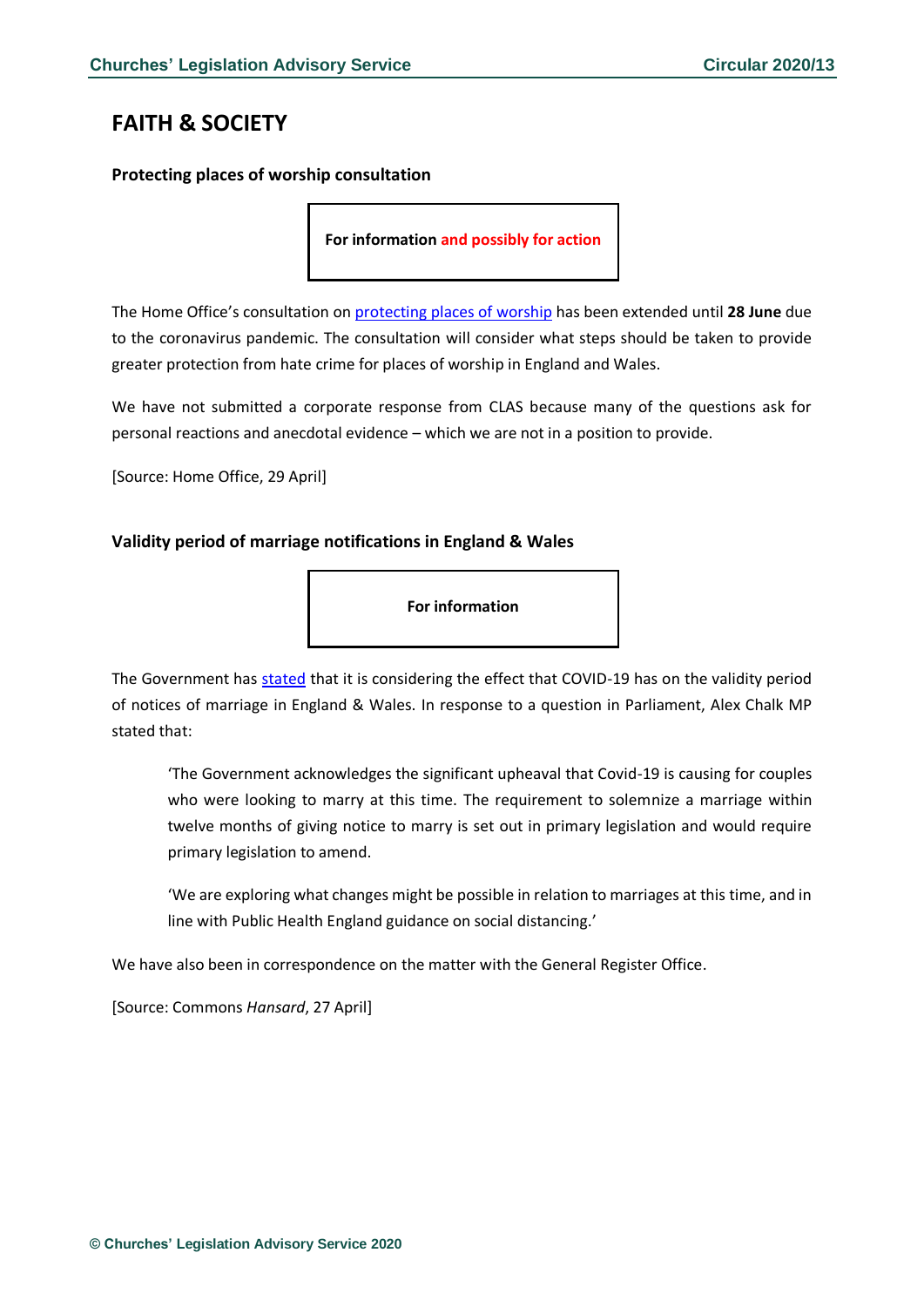### <span id="page-4-0"></span>**ODDS & ENDS**

### <span id="page-4-1"></span>**Copyright and live streaming of services**

### **For information**

*On 30 April, the Church of England issued new [guidance](https://www.churchofengland.org/more/media-centre/coronavirus-covid-19-guidance-churches) on the live streaming ofservices and copyright.* Because the principles are of general application rather than merely of interest to C of E churches, we *reproduce the main points below*:

### **CCLI**

CCLI introduced a [streaming](https://eur02.safelinks.protection.outlook.com/?url=https%3A%2F%2Fccli.com%2Fstreaming&data=02%7C01%7Cliz.morgan%40churchofengland.org%7C2bedd7b4ac654a93ab0708d7eb540eb8%7C95e2463b3ab047b49ac1587c77ee84f0%7C0%7C0%7C637236618574125135&sdata=McKBp1AFRKs0Jleg3re7suuHmhVvJOWXNnwkzzvEHhU%3D&reserved=0) licence in mid-March 2020. Itis available to any church which holds a CCLI Church Copyright Licence. For many churches, this licence will cover them for their streaming activity:

- For churches who are streaming their services via YouTube or Facebook, the CCLI [Streaming](https://eur02.safelinks.protection.outlook.com/?url=https%3A%2F%2Fccli.com%2Fstreaming&data=02%7C01%7Cliz.morgan%40churchofengland.org%7C2bedd7b4ac654a93ab0708d7eb540eb8%7C95e2463b3ab047b49ac1587c77ee84f0%7C0%7C0%7C637236618574125135&sdata=McKBp1AFRKs0Jleg3re7suuHmhVvJOWXNnwkzzvEHhU%3D&reserved=0) [Licence](https://eur02.safelinks.protection.outlook.com/?url=https%3A%2F%2Fccli.com%2Fstreaming&data=02%7C01%7Cliz.morgan%40churchofengland.org%7C2bedd7b4ac654a93ab0708d7eb540eb8%7C95e2463b3ab047b49ac1587c77ee84f0%7C0%7C0%7C637236618574125135&sdata=McKBp1AFRKs0Jleg3re7suuHmhVvJOWXNnwkzzvEHhU%3D&reserved=0) will cover them for live worship music performed as part of that stream. (This would include services streamed or webcast via YouTube but embedded into the church's own website).
- You can check on the CCLI [website](https://songselect.ccli.com/) as to whether permissions for a particular hymn or song are covered by them.
- If the church is hosting the stream/webcast on their own website, they will need the [PRS](https://eur02.safelinks.protection.outlook.com/?url=https%3A%2F%2Fwww.prsformusic.com%2Flicences%2Fusing-music-online%2Flimited-online-music-licence&data=02%7C01%7Cliz.morgan%40churchofengland.org%7C2bedd7b4ac654a93ab0708d7eb540eb8%7C95e2463b3ab047b49ac1587c77ee84f0%7C0%7C0%7C637236618574135097&sdata=S89AxK4ZmH4T9art6liNXIUgXRLHF2I2glah29nLd3Q%3D&reserved=0) for Music [Limited](https://eur02.safelinks.protection.outlook.com/?url=https%3A%2F%2Fwww.prsformusic.com%2Flicences%2Fusing-music-online%2Flimited-online-music-licence&data=02%7C01%7Cliz.morgan%40churchofengland.org%7C2bedd7b4ac654a93ab0708d7eb540eb8%7C95e2463b3ab047b49ac1587c77ee84f0%7C0%7C0%7C637236618574135097&sdata=S89AxK4ZmH4T9art6liNXIUgXRLHF2I2glah29nLd3Q%3D&reserved=0) Online Music Licence (LOML) in addition to the CCLI Streaming Licence.
- The CCLI Streaming Licence includes the right to show the words on screen.
- **•** The CCLI Streaming Licence allows a church to make recordings of the services available on their website indefinitely provided you keep renewing your streaming licences.
- **EXECT** These licences cover 'live' music performances. If a church is using recorded music as part of the stream, additional rights come into play. Commercially available CDs or music recordings cannot be played unless specific permission is granted by the copyright holder.

There are several other Christian organisations that provide apps or software that provide backing tracks for worship, some of which are giving churches permission to use their pre-recorded tracks as part of their streams. Please carefully check first before using this material.

### **Using other copyrighted material**

Permission should also be sought from the owner(s) of any other creative works included in the service. If reproducing bible verses, or liturgy, usually there will be copyright information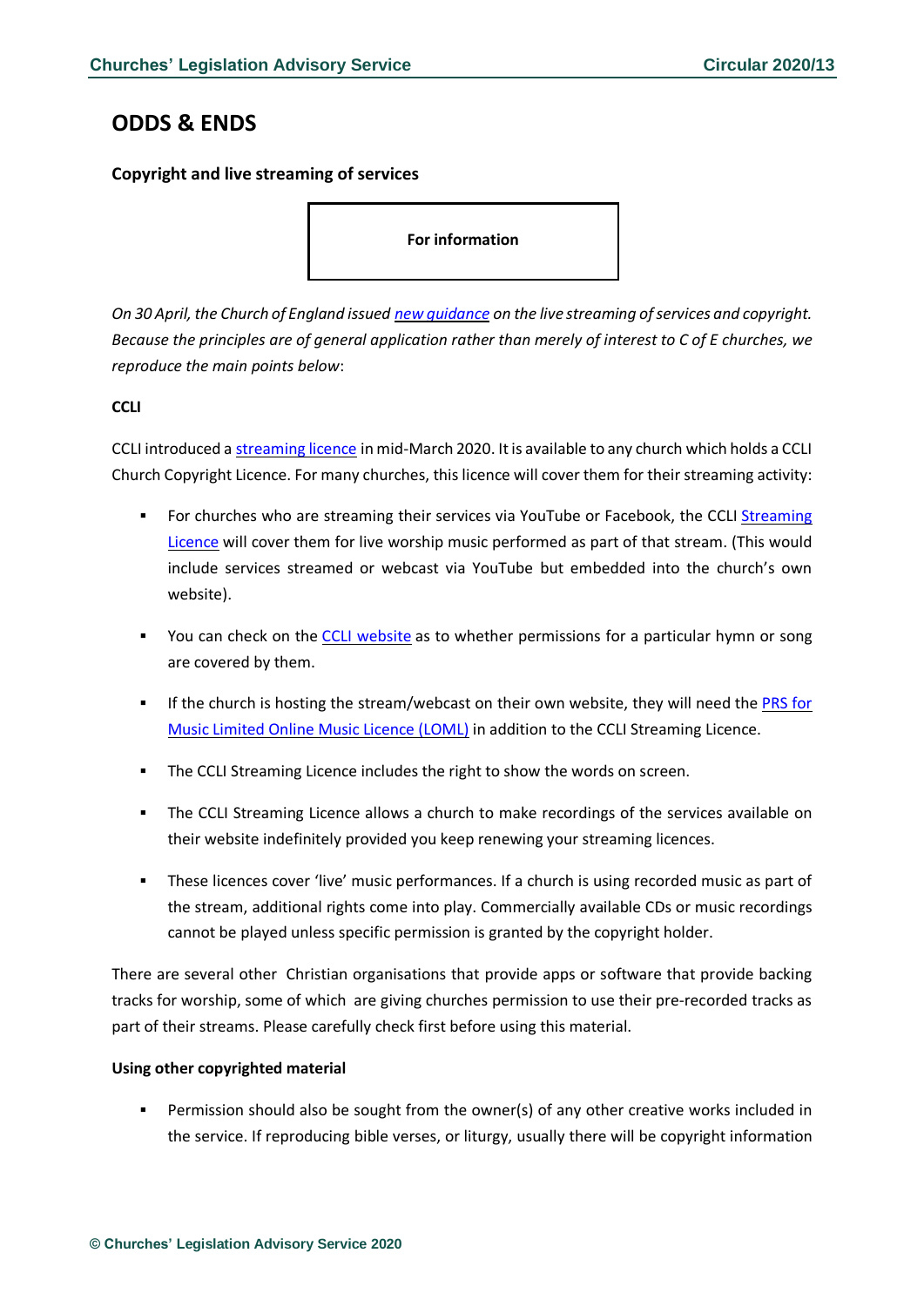in the front of the publication, and usually they will allow for a certain proportion to be reproduced.

- For any images etc. the same rules would apply as in normal circumstances. Never assume that you can take an image found on Google and use it in a church service or include it in a service sheet or similar without permission.
- Regarding a Service Sheet, as long as there are appropriate licences/permissions in place, making that service sheet available online should be fine.

### *One License*

- Another licence, *One [License](https://onelicense.net/)* [*sic*] is available which covers an additional range of church and choral music e.g. Taizé, GIA Publications, Oxford University Press, Wild Goose Resource Group, Kevin Mayhew.
- While some materials from these publishers may already be covered by a CCLI Church Copyright Licence, this is worth exploring if you wish to stream a wider range of music. However, the same rules described above overseeking permission for'recorded' performance still apply. The Church of England uses both a One Licence and CCLI Streaming Licence for the **weekly online [services](https://www.facebook.com/watch/thechurchofengland/218146942864999/)** to enable access to a broad range of Christian music.

### **Advice on using Zoom to stream services**

**EXECT** Churches using Zoom to stream services need both the CCLI Streaming Licence and the [PRS](https://www.prsformusic.com/licences/using-music-online/limited-online-music-licence) for Music [LOML.](https://www.prsformusic.com/licences/using-music-online/limited-online-music-licence) This is because Zoom doesn't currently have an agreement with PRS for Music as YouTube and Facebook do.

[Source: Church of England, 30 April]